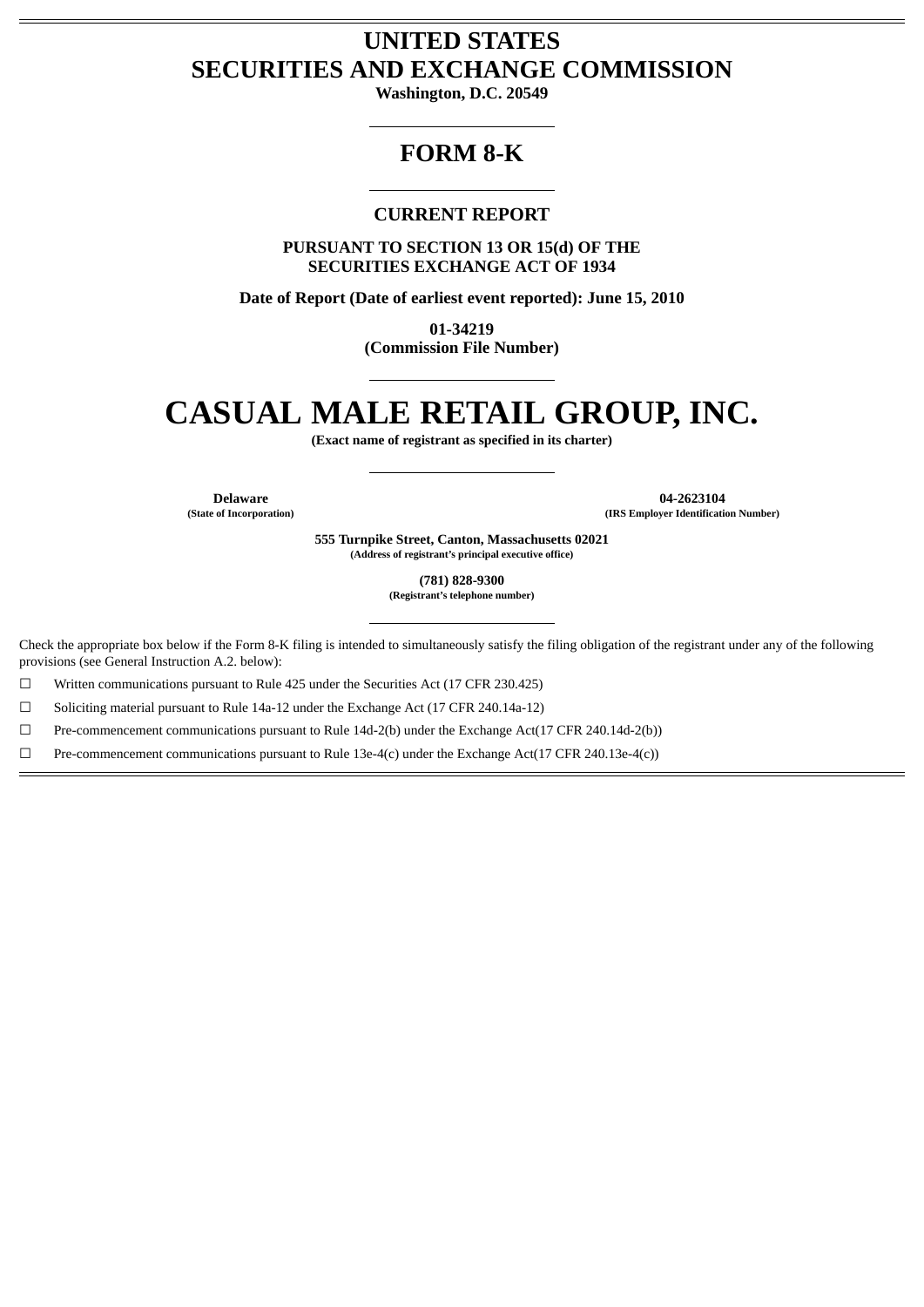#### **ITEM 5.02 Departure of Directors or Certain Officers; Election of Directors; Appointment of Certain Officers; Compensatory Arrangements of Certain Officers.**

### Compensatory Arrangements of Certain Officers

On June 15, 2010, the Compensation Committee of Casual Male Retail Group, Inc. (the "Company") amended the Company's Amended and Restated Long– Term Incentive Plan (as amended, the "LTIP"), pursuant to which the Company's executives (which includes its "named executive officers") are eligible to participate.

The LTIP was amended to permit the Compensation Committee, in its discretion, to require that all or any portion of a participant's award be paid in shares of restricted stock and/or stock options, as opposed to cash. For fiscal 2010, the Compensation Committee will require that all participants, through their irrevocable elections, elect to receive at least 50% of any award in equity, through either shares of restricted stock and/or stock options.

No changes were made to the timing of the grants of awards or the vesting schedule.